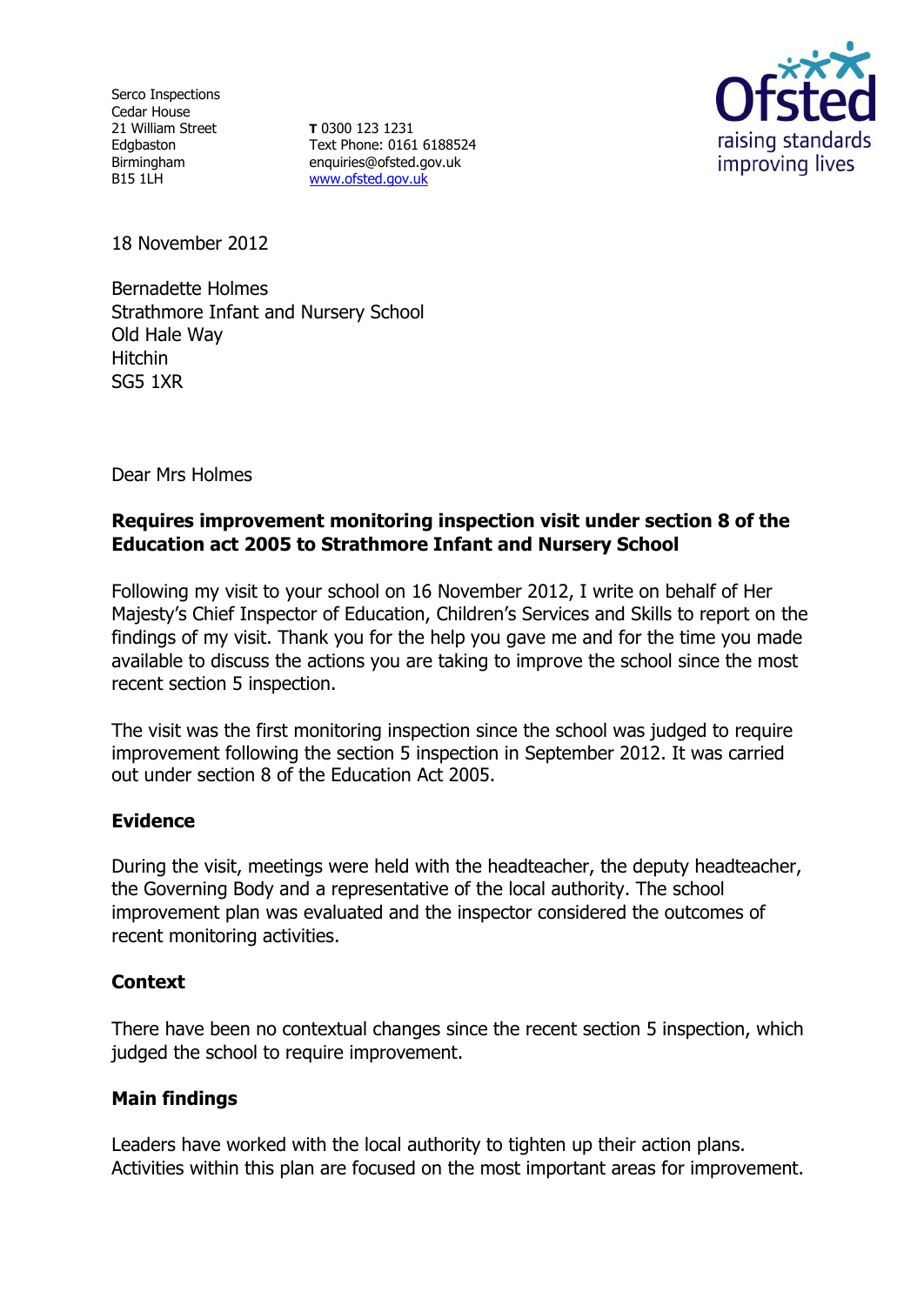

Monitoring activities are designed to ensure teachers are embedding improvements. Teachers are being held to account for the progress pupils make. Feedback to teachers is accurate and identifies strengths and weaknesses. Middle leadership remains underdeveloped and it is important that the school develops their model of middle leadership so that the responsibility for school improvement is delegated appropriately. Some of the activities arranged by middle leaders are not focused enough to bring about rapid school improvement. It is important that middle leaders are clear about what they want to happen and how they are going to achieve this.

The action plan provides a very clear view of what needs to be done. It is regularly adapted to take account of on-going monitoring and reviews. Senior leaders talk with insight about the challenges ahead. They recognise that the route to school improvement is by improving teaching and their actions are focused on doing this.

Governors are determined to support the school to be good. They have allocated individual governors to monitor particular aspects of the school improvement plan. Governors have received training so they better understand data about pupils' progress. As a result, they have a much clearer idea of what to look for and what questions they might ask to challenge leaders. They are keen to work with middle leaders in evaluating the effectiveness of school improvement planning. They have plans to evaluate the effectiveness of school improvement planning much more frequently so they can influence the next steps more quickly.

Senior leaders and governors have begun to take action to tackle the areas requiring improvement identified at the recent section 5 inspection. Following the visit to the school, HMI recommend that further action is taken to:

- Clarify roles and responsibilities for middle leaders, ensuring that they have a clear understanding of their contribution to school improvement.
- Understand what successful schools have done to improve achievement for more able pupils.

Ofsted will continue to monitor the school until its next section 5 inspection.

# **External support**

The local authority has supported the school in tightening up their improvement plan so it is clear to see what will happen and when. Consultants have started to work with middle leaders in developing their leadership skills. This work is essential in ensuring their capacity to improve continues to grow. The local authority has committed to review the progress of the school periodically. The school is in no doubt about the local authority's expectation that they move swiftly towards being good.